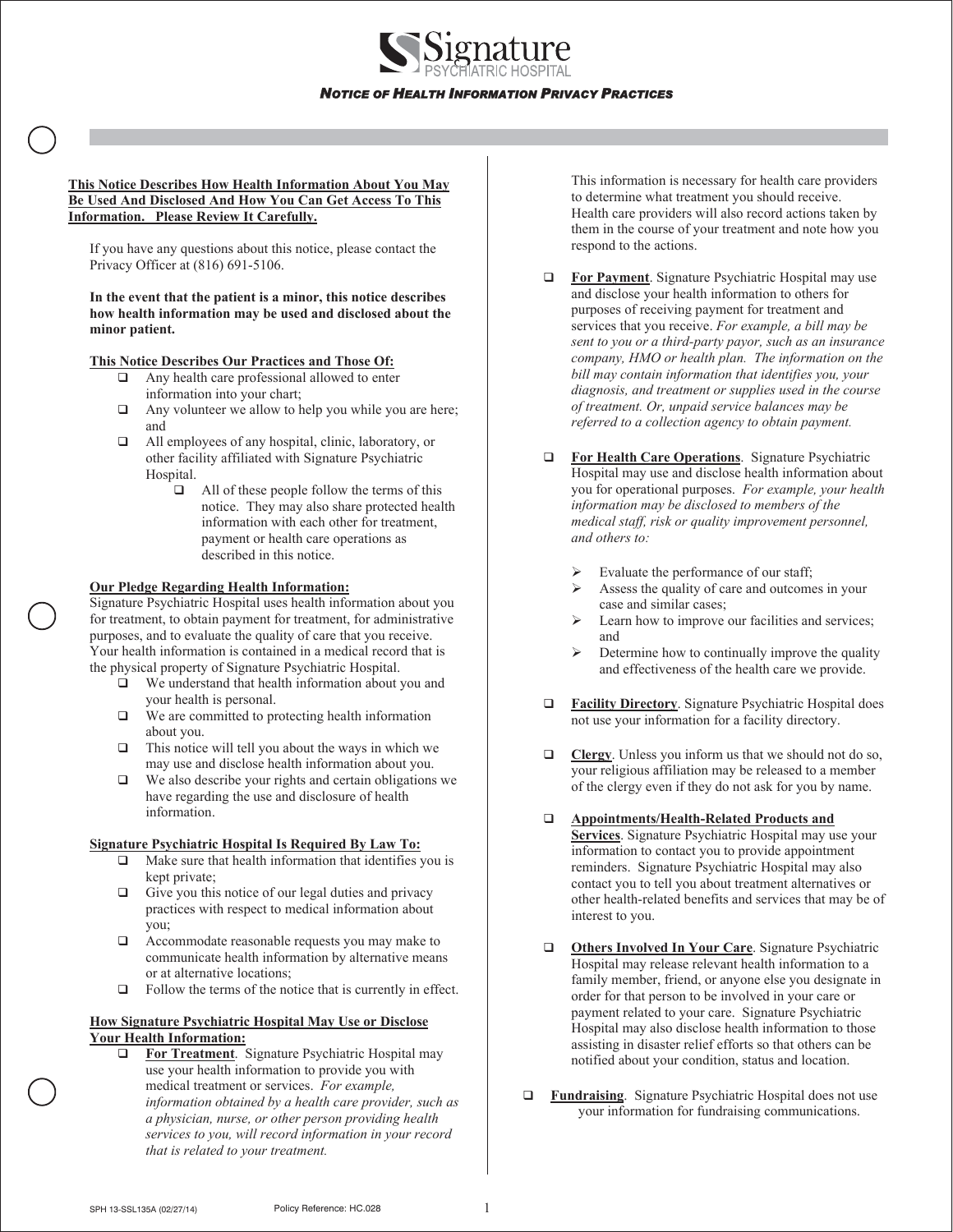

- **Required By Law**. Signature Psychiatric Hospital may use and disclose information about you as required by law. For example, Signature Psychiatric Hospital may disclose information for the following purposes:
	- $\triangleright$  For judicial and administrative proceedings or pursuant to a court order;
	- To assist law enforcement officials in their duties;
	- $\triangleright$  To prevent or control disease, injury or disability;
	- To report births and deaths;
	- ¾ To report reactions to medications or problems with products;
	- To notify a person who may have been exposed to a disease or may be at risk for contracting or spreading a disease or condition;
	- $\triangleright$  To notify the appropriate authorities if we believe a patient has been the victim of abuse, neglect or domestic violence. We will only make this disclosure if you agree or when required or authorized by law.
- **Public Health**. Your health information may be used or disclosed for public health activities such as assisting public health authorities or other legal authorities (*e.g.*, state health department, Center for Disease Control, *etc*.) to prevent or control disease, injury, or disability, or for other public health activities.
- **Health Oversight Activities**. Signature Psychiatric Hospital may disclose your health information to a health oversight agency for activities authorized by law. Examples of these activities include audits, investigations, and inspections to monitor the health care system and compliance with laws or regulations.
- **Decedents**. Health information may be disclosed to funeral directors or coroners to enable them to carry out their lawful duties.
- **Organ/Tissue Donation**. Your health information may be used or disclosed for cadaveric organ, eye or tissue donation purposes.
- **Research**. Signature Psychiatric Hospital may use your health information for research purposes after a receipt of authorization from you or when an institutional review board (IRB) or privacy board has waived the authorization requirement by its review of the research proposal and has established protocols to ensure the privacy of your health information. Signature Psychiatric Hospital may also review your health information to assist in the preparation of a research study.
- **Health And Safety**. Your health information may be disclosed to avert a serious threat to the health or safety of you or any other person pursuant to applicable law.
- **Government Functions**. Your health information may be disclosed for specialized government functions such as protection of public officials or reporting to various branches of the armed services.
- **Workers' Compensation.** Your health information may be used or disclosed in order to comply with laws and regulations related to Workers' Compensation.
- $\Box$  Other Uses. Other uses and disclosures not described in this notice will be made only with your written authorization. You may revoke an authorization except to the extent Signature Psychiatric Hospital has taken action in reliance on it. Uses and disclosures of psychotherapy notes, uses and disclosures of health information for marketing purposes, and disclosures that constitute a sale of protected health information require an authorization.

#### **Your Health Information Rights:**

- $\Box$  Obtain a paper copy of this notice of information practices upon request;
- $\Box$  Inspect and obtain a copy of your protected health information that is maintained by Signature Psychiatric Hospital;
- $\Box$  Request an amendment to your protected health information under certain circumstances;
- Request a confidential communication of your protected health information by alternative means or at alternative locations. Please be advised that this request for alternative means or locations of communications applies only to this provider or location;
- Receive an accounting of disclosures made of your health information; and
- □ Request a restriction on certain uses and disclosures or your information; however, Signature Psychiatric Hospital is not required to agree to a requested restriction.
- $\Box$  To be notified of a breach of unsecured health information in the event you are affected.
- $\Box$  You have the right to restrict certain disclosures of health information to a health plan if you pay for a service in full and out of pocket.

## **Changes To This Notice:**

Signature Psychiatric Hospital reserves the right to change the terms of this notice and make the new terms effective for all protected health information kept by Signature Psychiatric Hospital. Signature Psychiatric Hospital will post a copy of the current notice in the hospital. You may also get a current copy by contacting our Privacy Officer (address at end of this notice). The effective date of the notice is at the top of each page.

## **Complaints:**

If you believe that your privacy rights have been violated, you may file a complaint with Signature Psychiatric Hospital or with the Department of Health and Human Services, Offices for Civil Rights at 601 East 12<sup>th</sup> Street, Room 353, Kansas City, Missouri 64106, (800) 368-1019; Fax (816) 426-3686; (800) 537-7697 (TDD). To file a complaint with Signature Psychiatric Hospital, submit your written complaint to our Privacy Officer (address at the end of this notice). You will not be penalized for filing a complaint.

If you are not able to resolve your complaint by contacting the individuals above, you can also contact the Department of Health and Senior Services Hotline at 1-800-392-0210.

## **Contact Information for Questions or To File A Complaint:**

If you have any questions about this notice, want to exercise one of your rights that are described in this notice, or want to file a complaint, please contact the Privacy Officer at:

Signature Psychiatric Hospital 2900 Clay Edwards Drive North Kansas City, MO 64116 Phone: (816) 691-5106